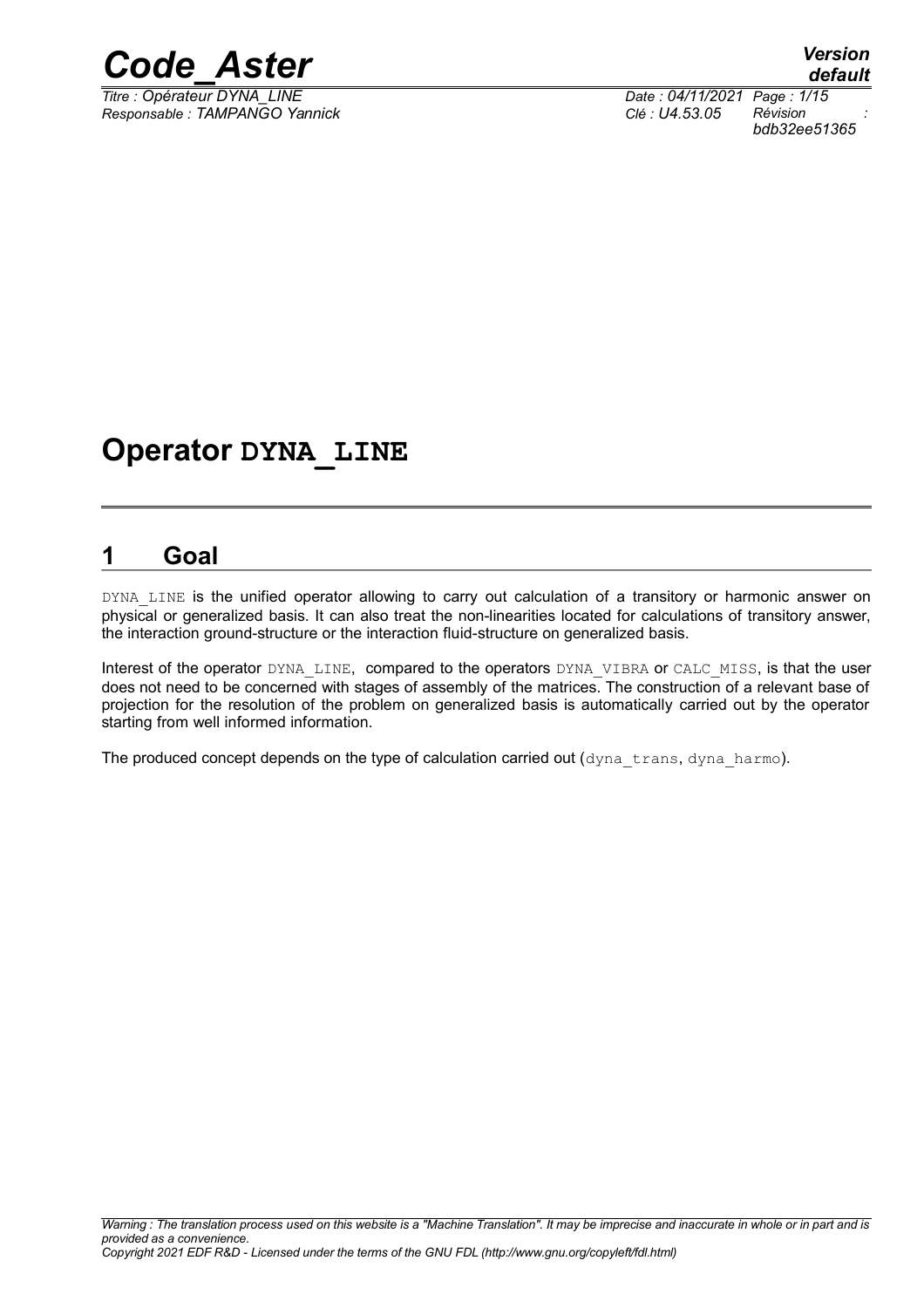*Titre : Opérateur DYNA\_LINE Date : 04/11/2021 Page : 2/15 Responsable : TAMPANGO Yannick Clé : U4.53.05 Révision :*

*default*

*bdb32ee51365*

## <span id="page-1-0"></span>**2 Syntax**

| nom concept [dyna line prod] = DYNA LINE (                                                                                           |                         |
|--------------------------------------------------------------------------------------------------------------------------------------|-------------------------|
| TYPE CALCUL = $/$ 'HARM',<br>٠<br>/ $'$ TRAN',                                                                                       |                         |
| $\texttt{BASE\_CALCUL} = \texttt{\texttt{^\prime} \cdot \texttt{PHYS} \cdot \texttt{\texttt{^\prime}}$<br>/ $\sqrt{GENE^{\prime}}$ , |                         |
| # Keywords concerning the setting in physical data of the model finite elements :                                                    |                         |
| MODEL $=$ Mo,<br>$\bullet$<br>$\Diamond$ CHAM MATER = chmat,                                                                         | [model]<br>[cham mater] |
| $\Diamond$ CARA ELEM = carac,                                                                                                        | [cara elem]             |
| $\texttt{LOAD} \qquad \qquad = \texttt{load,}$<br>$\bullet$                                                                          | [char meca]             |
|                                                                                                                                      | [char cine_meca]        |
| # Recovery of the concepts on generalized basis:<br># If BASE CALCUL == 'GENE'                                                       |                         |
| $\Diamond$ BASE_RESU = base_resu,                                                                                                    | [mode meca]             |
| $\Diamond$ RESU GENE = resu gene,                                                                                                    | [tran gene, harm_gene]  |
| # Keywords concerning the calculation of base generalized:<br># If BASE CALCUL == 'GENE' and that one does not treat the YEWS        |                         |
| $\Diamond$ ENRI STAT = / 'YES',                                                                                                      | [DEFECT]                |
| / $'NOT'$ ,                                                                                                                          |                         |
|                                                                                                                                      |                         |
| # If ENRI_STAT == $'YES'$<br>$\circ$ ORTHO = / 'NOT',                                                                                | [DEFECT]                |
| / $YES$ ,                                                                                                                            |                         |
| $\Diamond$ FREQ COUP STAT = fc stat                                                                                                  | [R]                     |
| # Keywords concerning increments                                                                                                     |                         |
| BANDE ANALYSE = $[f_{min}, f_{max}],$ $[1_{1}]$<br>♦                                                                                 |                         |
| $PCENT$ COUP = / $pcent$ COUP,<br>♦<br>/90.                                                                                          | $[R]$                   |
| # Keywords concerning increments if harmonic calculation :<br># If TYPE CALCUL == 'HARM'                                             |                         |
| $\Diamond$ / FREQ = freq,                                                                                                            | [1 R]                   |
| / LIST FREQ = list freq,                                                                                                             | [liststr8]              |
| # Keywords concerning increments if transitory calculation :                                                                         |                         |
| # If TYPE CALCUL == 'TRAN'<br>$\Diamond$ SCHEMA TEMPS = F (to see the document [U4.53.03]),                                          |                         |
| $INCREMENT = F$ (<br>$\bullet$                                                                                                       |                         |
| $\Diamond$ INST INIT = Ti,                                                                                                           | [R]                     |
| NOT $= dt$ ,<br>$\Diamond$                                                                                                           | [R]                     |
| INST FIN = $tf$ ,<br>$\,$ ,                                                                                                          | [R]                     |
| $\Diamond$ ETAT INIT = F (                                                                                                           |                         |
| $\Diamond$ DEPL = C,                                                                                                                 | [cham no]               |
| $\texttt{QUICKLY}$ = $\texttt{vo}$ ,<br>♦                                                                                            | [cham no]               |
| $\,$ ,<br>FILING = $F$ (to see the document [U4.53.03]),<br>♦                                                                        |                         |
| # Damping                                                                                                                            |                         |

*Warning : The translation process used on this website is a "Machine Translation". It may be imprecise and inaccurate in whole or in part and is provided as a convenience.*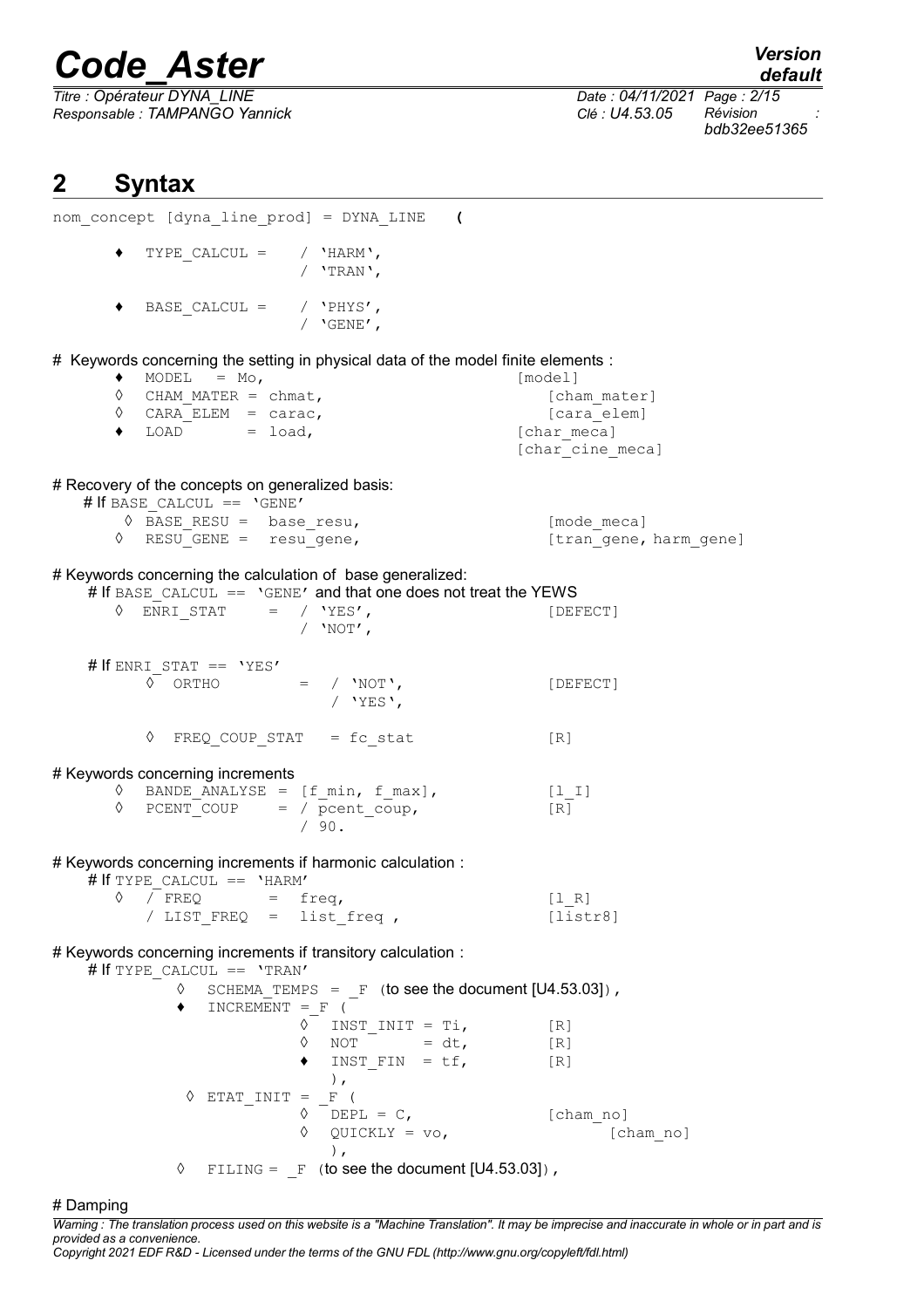#### *Code\_Aster Version default*

*Titre : Opérateur DYNA\_LINE Date : 04/11/2021 Page : 3/15*

*Responsable : TAMPANGO Yannick Clé : U4.53.05 Révision : bdb32ee51365*  $\Diamond$  DAMPING =  $\line{F}$  (  $\overline{\bullet}$  TYPE AMOR = / 'RAYLEIGH', / 'HYST', / 'MODAL', ), # If 'MODAL' TYPE\_AMOR ==  $\triangleleft$  AMOR REDUIT = 1 amor , [l R] # Excitation  $\Diamond$  EXCIT = F ( $\Diamond$  TYPE APPUI = / 'MONO', / 'MULTI', ), FONC MULT =  $F$ , [function] [tablecloth] [formula] /  $COEF_MULT = has$ ,  $[R]$ <br>/  $FONC_MIIT.T C = hci$   $fonct$ FONC MULT  $C = hci$ , [fonction C] [formule\_C] / COEF MULT  $C = aci, [C]$ [formula] ◊ PHAS\_DEG = / 0. , [DEFECT] / phi, [R]  $\Diamond$  PUIS PULS = / 0, [DEFECT] / nor, [Is] # Without TYPE\_APPUI ♦ LOAD = load, [char\_meca] # Operands and keywords specific to the seismic analysis # With TYPE APPUI ♦ DIRECTION = (dx, Dy, dz, drx, dry Martini, drz), [l\_R] ◊ / GROUP \_ NO = lgrno, [l\_groupe\_no]  $\sqrt{2} \text{ ACCE} = ac,$  [function] [tablecloth] [formula] ◊ QUICKLY = VI, [function] [tablecloth] [formula]  $\Diamond$  DEPL = dp, [function] [tablecloth] # Interaction ground-structure  $\sqrt{S}$  iss = 'YES', # If  $ISS == YES'$ ◊ VERSION\_MISS = / 'V6.7', [DEFECT] 'V6.6', 'V6.5', ◊ CALC\_IMPE\_FORC = / 'YES', [DEFECT] /  $'$  <br>NOT' , ♦ GROUP\_MA\_INTERF = grma, [grma]  $\triangleleft$  GROUP NO INTERF = grno, [grno] ◊ TYPE\_MODE = / 'Pseudonym', / 'CRAIG\_BAMPTON', [DEFECT]  $/$  'INTERF',

# If TYPE\_MODE == 'INTERF'  $\bullet$  NB MODE INTERF = int [I]

*Warning : The translation process used on this website is a "Machine Translation". It may be imprecise and inaccurate in whole or in part and is provided as a convenience.*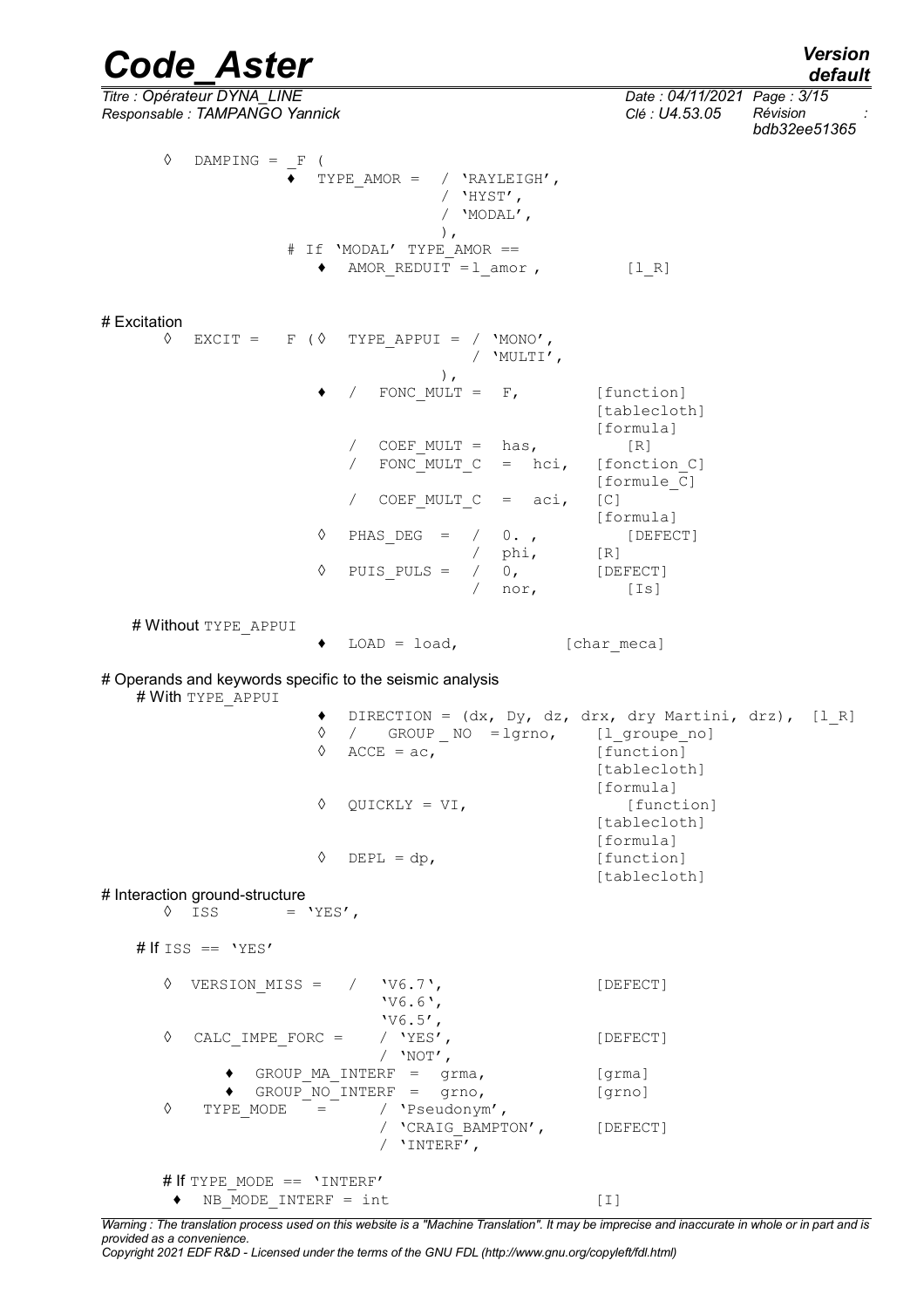*default*

| Titre : Opérateur DYNA LINE<br>Responsable : TAMPANGO Yannick                                                                                                                                                                                                                                                                                                          | Date: 04/11/2021 Page: 4/15<br>Clé : U4.53.05                                                | Révision<br>bdb32ee51365 |
|------------------------------------------------------------------------------------------------------------------------------------------------------------------------------------------------------------------------------------------------------------------------------------------------------------------------------------------------------------------------|----------------------------------------------------------------------------------------------|--------------------------|
| # If CALC IMPE FORC == 'NOT'<br>UNITE RESU IMPE = uresimp<br>$[1]$<br>٠<br>UNITE RESU FORC = uresfor<br>$[1]$<br>٠                                                                                                                                                                                                                                                     |                                                                                              |                          |
| # If CALC IMPE FORC == 'YES'<br>$\Diamond$ UNITE IMPR ASTER = Uimpast<br>$[1]$<br>$\Diamond$ UNITE RESU IMPE = uresimp<br>$[1]$<br>$\Diamond$ UNITE RESU FORC = uresfor<br>$[1]$<br>$\bullet$ / TABLE SOL = ( to see the document [U7.03.12]),<br>/ MATER SOL = $(to see the document [U7.03.12])$ ,<br>$\Diamond$ PARAMETER = F ( to see the document [ U7.03.12 ] ), |                                                                                              |                          |
| # If TYPE CALCUL == 'TRAN'<br>$\bullet$ /   ACCE X = acce_x<br>ACCE $Y = acce y$<br>$ $ ACCE $Z =$ acce $z$<br>  DEPL X = depl x<br>$\sqrt{2}$<br>$ $ DEPL Y = depl y<br>DEPL $Z = dep1 z$                                                                                                                                                                             | [fonction c]<br>[fonction c]<br>[fonction c]<br>[fonction c]<br>[fonction c]<br>[fonction c] |                          |
| # Behaviors non-linésurfaces                                                                                                                                                                                                                                                                                                                                           |                                                                                              |                          |
| BEHAVIOR = $F$ (to see the document [U4.53.03]),<br>♦                                                                                                                                                                                                                                                                                                                  |                                                                                              |                          |
| # Interaction fluid-structure                                                                                                                                                                                                                                                                                                                                          |                                                                                              |                          |
| ♦<br>YEWS = $'YES'$ ,                                                                                                                                                                                                                                                                                                                                                  |                                                                                              |                          |
| # If YEWS == $'YES'$<br>$\lozenge$ FORC AJOU = 'YES',<br>$\bullet$ GROUP MA INTERF = interf,<br>GROUP MA FLUIDE = fluid,<br>$\bullet$<br>MODELISATION FLU = $/ '3D'$<br>$\bullet$<br>/ 'HULL'                                                                                                                                                                          | [gr ma]<br>$[gr \text{ ma}]$                                                                 |                          |
| $RHO_FLUIDE = -F$ (<br>$\bullet$<br>RHO<br>rho,<br>/ $ALL$<br>$=$ 'YES ',<br>/ GROUP MA = grma, [gr ma]<br>$\,$ ,                                                                                                                                                                                                                                                      | [R]                                                                                          |                          |
| PRESSION FLU IMPO =<br>$\mathbf F$<br>PRESS FLUIDE = near<br>GROUP NO = grno<br>$\,$ ,                                                                                                                                                                                                                                                                                 | [R]<br>[gr_no]                                                                               |                          |
| # Solveur                                                                                                                                                                                                                                                                                                                                                              |                                                                                              |                          |
| $=$ F ( to see the document [U4.50.01] ),<br>♦<br>SOLVEUR                                                                                                                                                                                                                                                                                                              |                                                                                              |                          |

Structure of data produced:

| $l$ TYPE CALCUL == $'$ TRAN'      | dyna trans           |
|-----------------------------------|----------------------|
| $-$                               | $-$                  |
| $l$ TYPE CALCUL == $'$ HARM'<br>_ | harmo<br>dyna<br>$-$ |

*Warning : The translation process used on this website is a "Machine Translation". It may be imprecise and inaccurate in whole or in part and is provided as a convenience. Copyright 2021 EDF R&D - Licensed under the terms of the GNU FDL (http://www.gnu.org/copyleft/fdl.html)*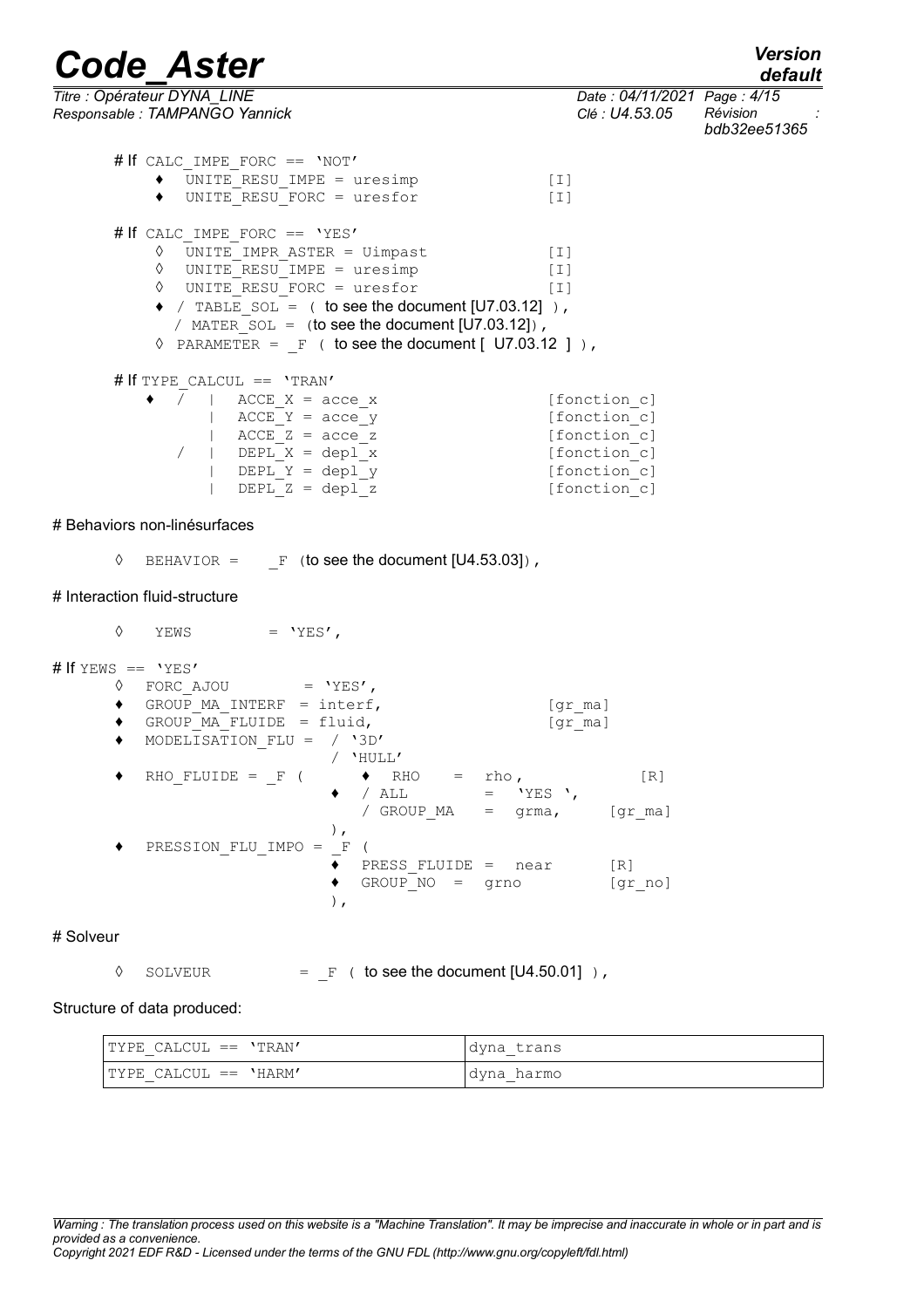## **Code Aster**

Titre : Opérateur DYNA\_LINE Responsable : TAMPANGO Yannick Date: 04/11/2021 Page: 5/15 Clé : U4.53.05 Révision bdb32ee51365

| 7.3.4 Mot-key factor FILING. | 10 |
|------------------------------|----|
|                              |    |
|                              |    |
|                              |    |
|                              |    |
|                              |    |
|                              |    |
|                              |    |
|                              |    |
|                              |    |
|                              |    |
|                              |    |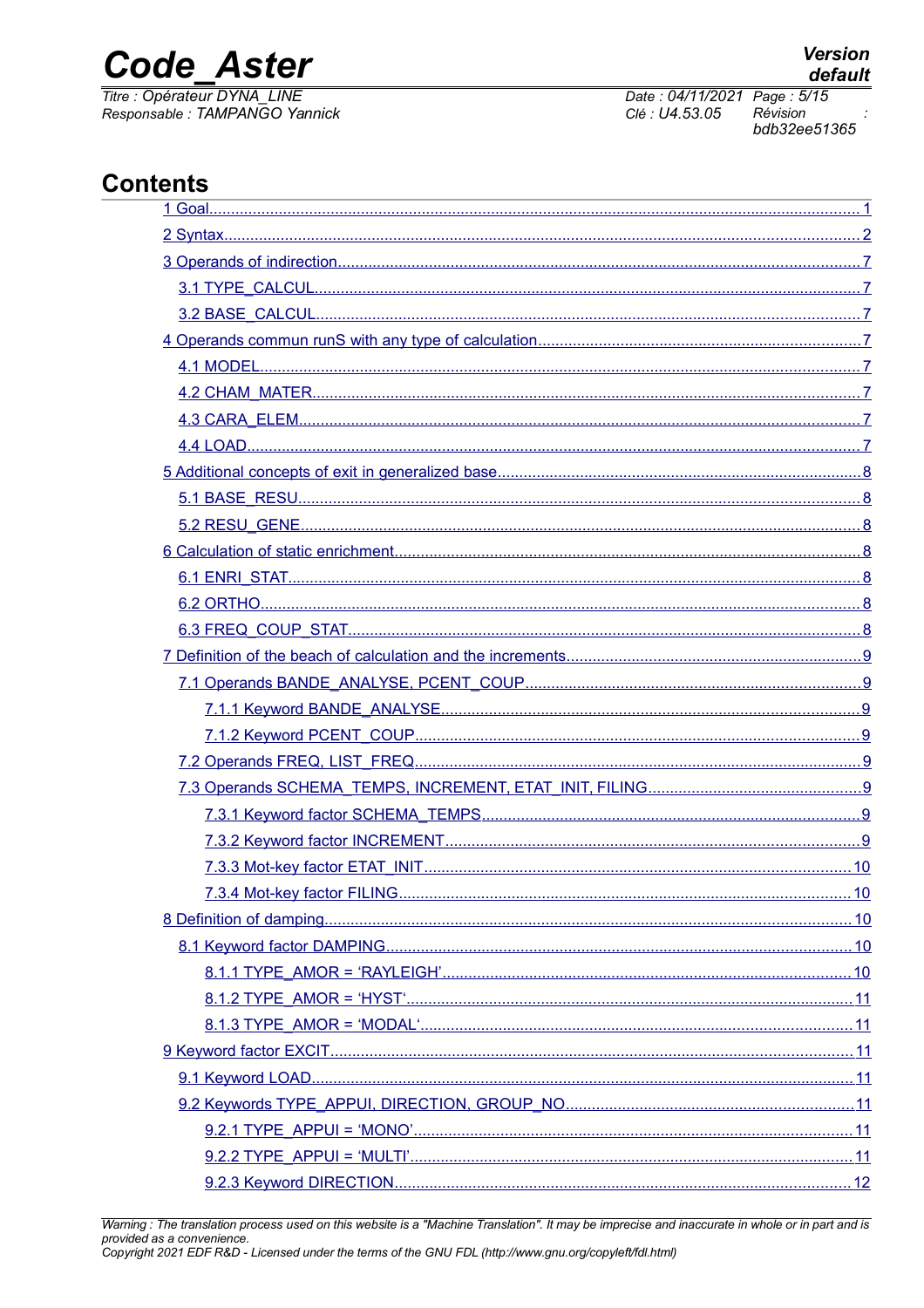| <b>Code Aster</b>                                                  |                                               | <b>Version</b><br>default |
|--------------------------------------------------------------------|-----------------------------------------------|---------------------------|
| Titre : Opérateur DYNA LINE<br>Responsable : TAMPANGO Yannick      | Date: 04/11/2021 Page: 6/15<br>Clé : U4.53.05 | Révision<br>bdb32ee51365  |
|                                                                    |                                               |                           |
| 9.3 Operands FONC MULT, COEF MULT, FONC MULT C, COEF MULT C, ACCE, |                                               |                           |
|                                                                    |                                               |                           |
|                                                                    |                                               |                           |
|                                                                    |                                               |                           |
|                                                                    |                                               |                           |
|                                                                    |                                               |                           |
|                                                                    |                                               |                           |
|                                                                    |                                               |                           |
|                                                                    |                                               |                           |
|                                                                    |                                               |                           |
|                                                                    |                                               |                           |
|                                                                    |                                               |                           |
| 10.4 Operands ACCE_X, ACCE_Y, ACCE_Z, DEPL_X, DEPL_Y, DEPL_Z14     |                                               |                           |
|                                                                    |                                               |                           |
|                                                                    |                                               |                           |
|                                                                    |                                               |                           |
|                                                                    |                                               |                           |
|                                                                    |                                               |                           |
|                                                                    |                                               |                           |
|                                                                    |                                               |                           |
|                                                                    |                                               |                           |
|                                                                    |                                               |                           |
|                                                                    |                                               |                           |
|                                                                    |                                               |                           |
|                                                                    |                                               |                           |
|                                                                    |                                               |                           |
|                                                                    |                                               |                           |
|                                                                    |                                               |                           |
|                                                                    |                                               |                           |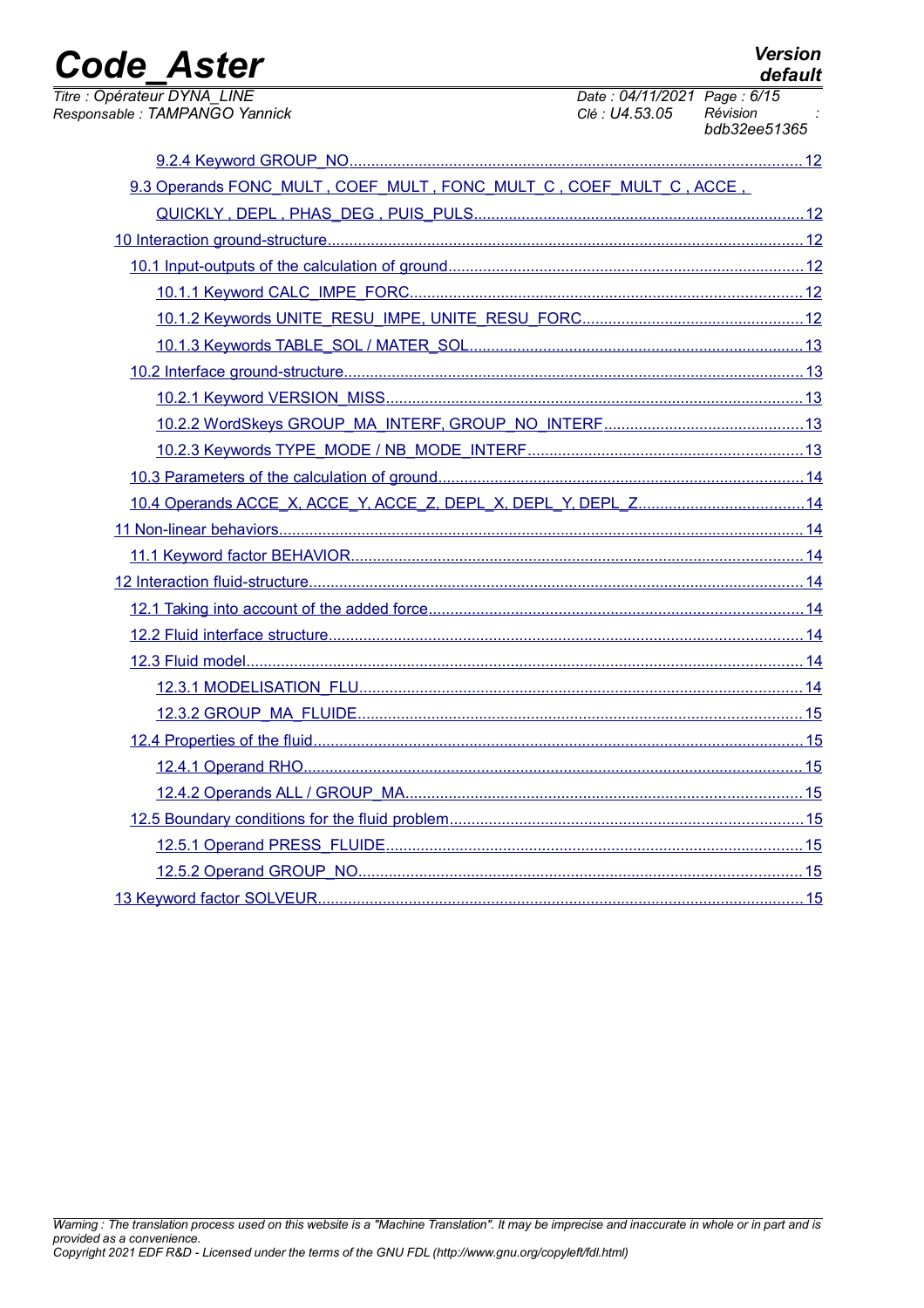*Titre : Opérateur DYNA\_LINE Date : 04/11/2021 Page : 7/15 Responsable : TAMPANGO Yannick Clé : U4.53.05 Révision :*

*bdb32ee51365*

## <span id="page-6-7"></span>**3 Operands of indirection**

## **3.1 TYPE\_CALCUL**

<span id="page-6-6"></span>This keyword makes it possible to make the choice between a calculation transitoire (TYPE CALCUL=' TRAN') and a harmonic calculation (TYPE CALCUL=' HARM').

## **3.2 BASE\_CALCUL**

<span id="page-6-5"></span>This keyword makes it possible to make the choice between a calculation on physical basis (BASE\_CALCUL=' PHYS') and a calculation on generalized basis (BASE\_CALCUL=' GENE').

## **4 Operands commun runS with any type of calculation**

<span id="page-6-4"></span>The operands following, commun runs with any type of calculation, make it possible to define the model finite elements.

#### **4.1 MODEL**

<span id="page-6-3"></span> $\bullet$  MODEL = Mo,  $[\text{model}]$ 

<span id="page-6-2"></span>The physical model used for the calculation of dynamics defines

### **4.2 CHAM\_MATER**

◊ CHAM\_MATER = chmat, [cham\_mater]

<span id="page-6-1"></span>Field material used for calculation.

#### **4.3 CARA\_ELEM**

◊ CARA\_ELEM = carac, [cara\_elem]

<span id="page-6-0"></span>Geometrical characteristics and elementary used for calculation.

#### **4.4 LOAD**

 $\bullet$  LOAD = load,  $[Char\,meca]$ 

Loading of the conditions of Dirichlet allowing to block the structure.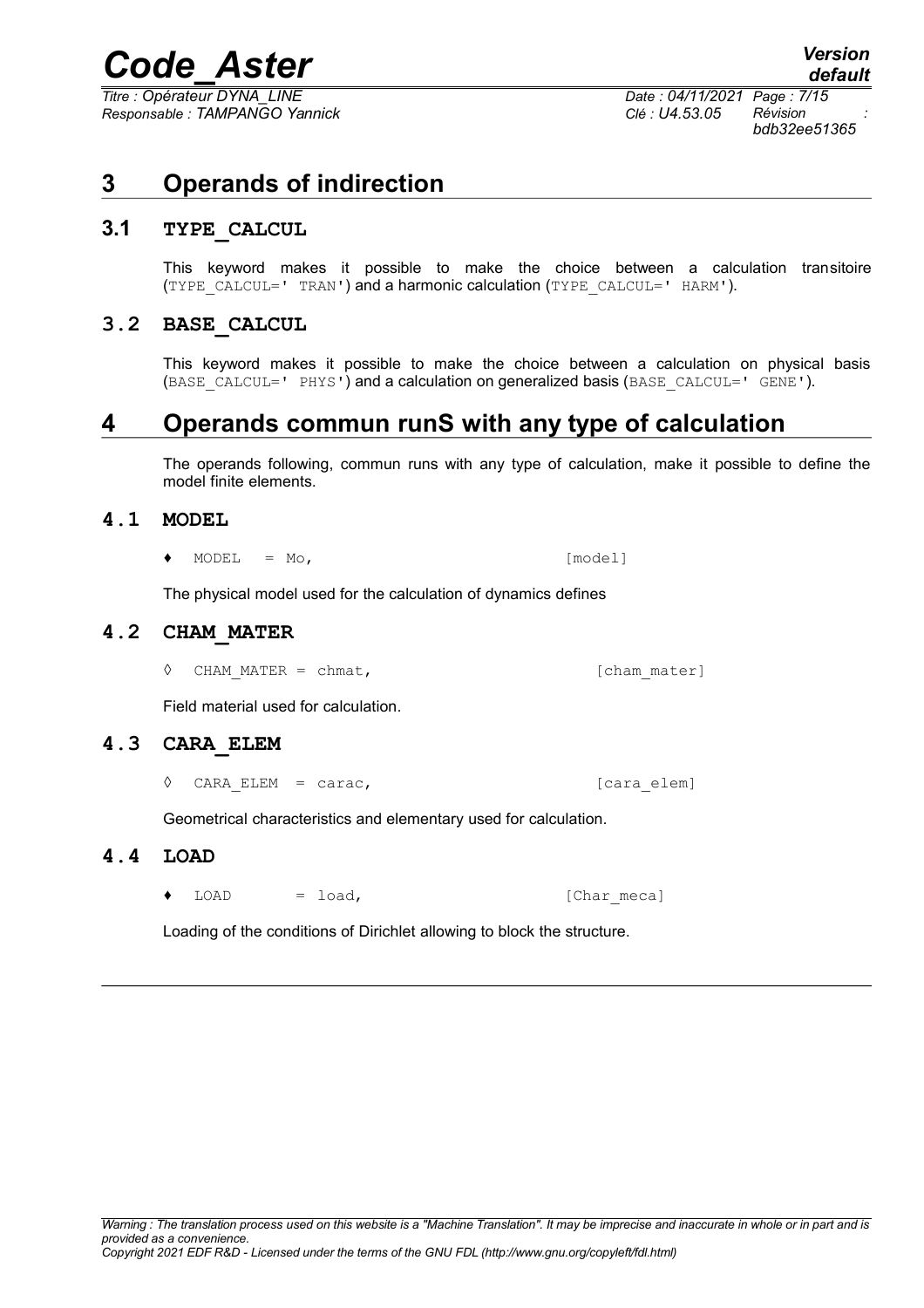*Titre : Opérateur DYNA\_LINE Date : 04/11/2021 Page : 8/15 Responsable : TAMPANGO Yannick Clé : U4.53.05 Révision :*

*default*

*bdb32ee51365*

## **5 Additional concepts of exit in generalized base**

<span id="page-7-6"></span>The structure of data produced by the operator DYNA LINE is always restored on physical basis, including in the case of a calculation on generalized basis. The user thus does not need in theory to recover the base nor the generalized result having been used for calculation. However, these elements can prove to be useful for certain advanced postprocessings.

### **5.1 BASE\_RESU**

<span id="page-7-5"></span>◊ BASE\_RESU = base\_resu, [mode\_meca]

Allows to recover the base of calculation optionally built by the operator and who was used for dynamic calculation on generalized basis. The concept at exit east of the type  $[mode\,\,me^{-}$ 

### **5.2 RESU\_GENE**

<span id="page-7-4"></span>◊ RESU\_GENE = resu\_gene, [tran\_gene]

The operand RESU GENE allows to optionally recover the result on basis generalized. The concept at exit east of the type [tran gene, harm gene] according to the type of calculation (TYPE\_CALCUL).

## <span id="page-7-3"></span>**6 Calculation of static enrichment**

### **6.1 ENRI\_STAT**

<span id="page-7-2"></span> $\Diamond$  ENRI STAT = / 'YES',  $[DEFECT]$ / 'NOT',

In the case of a calculation on basis generalized, a static correction is by default installation *via* the calculation of the static modes, added to the modal base.

Static modes are calculated for each affected loading under the keyword factor EXCIT (see [§9\)](#page-10-4), according to strategies dependent on the types of loading. Static modes are also calculated for the nonlinear behaviors affected under keyword factor BEHAVIOR (see [§11.1\)](#page-13-5).

The static modes are then assembled with the dynamic modes to form the generalized base of calculation.

The keyword ENRI STAT in the case of a calculation with interaction fluid-structure is not usable  $(IFS='YES')$  (see [§12\)](#page-13-4).

## **6.2 ORTHO**

<span id="page-7-1"></span>◊ ORTHO = / 'NOT', [DEFECT]

/ 'YES',

The orthogonalisation of the assembled base of the dynamic modes and static modes allows. The orthogonalisation is carried out using a problem with the eigenvalues made up by the matrices of rigidity and mass projected on this assembled basis.

## **6.3 FREQ\_COUP\_STAT**

<span id="page-7-0"></span> $\Diamond$  FREQ COUP STAT = fc stat  $[R]$ 

Cut-off frequency (expressed in Hz) used for the modal analysis allowing the orthogonalisation. If the keyword FREQ COUP STAT is defined by the user, no cut is not taken into account.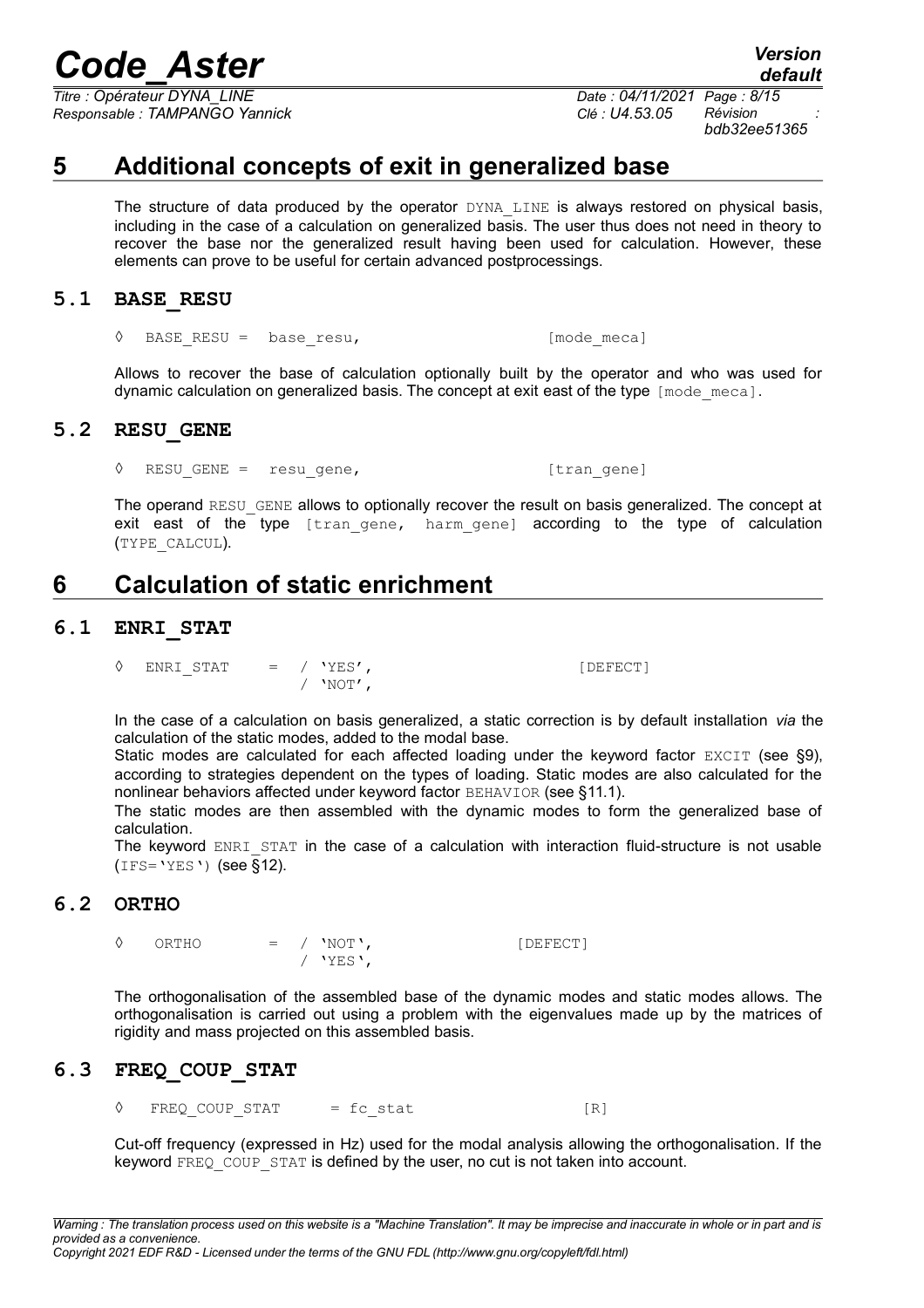*Titre : Opérateur DYNA\_LINE Date : 04/11/2021 Page : 9/15 Responsable : TAMPANGO Yannick Clé : U4.53.05 Révision :*

*bdb32ee51365*

## <span id="page-8-7"></span>**7 Definition of the beach of calculation and the increments**

## <span id="page-8-6"></span>**7.1 Operands BANDE\_ANALYSE, PCENT\_COUP**

### **7.1.1 Keyword BANDE\_ANALYSE**

<span id="page-8-5"></span> $\Diamond$  BANDE ANALYSE = [f min, f max],

Allows to define the waveband in whom one wishes to make the dynamic analysis. In the case of a calculation on generalized basis, the values of the band are used for the calculation of the dynamic modes. This keyword can contain only one value, in this case this value will correspond to the maximum frequency  $f_{max}$ , the minimal frequency  $f_{min}$  being imposedE to zero.

If the keyword BANDE ANALYSE is not informed, in the case of a transitory calculation, the minimal frequency  $f$  min is imposed on zero, the maximum frequency  $f$  max will be calculated automatically starting from the cut-off frequency of the entry signals.

#### **7.1.2 Keyword PCENT\_COUP**

<span id="page-8-4"></span> $\Diamond$  PCENT COUP = / pcent coup, [R] / 90.

The cut-off frequency of an entry signal is calculated so as to contain  $PCENT$  COUP % of the energy of the entry signal. The value of the keyword PCENT COUP must be ranging between 80 and 100. The cut-off frequency corresponds to the maximum value of the cut-off frequencies of each signal. Then the maximum frequency  $f$  max is imposed on twice the cut-off frequency.

## **7.2 Operands FREQ, LIST\_FREQ**

<span id="page-8-3"></span> $\Diamond$  / FREQ = freq,  $[1 R]$ / LIST FREQ = list freq ,  $[{\text{listr8}}]$ 

In the harmonic case, these keywords make it possible to define the frequencies for which the answer of dynamics will be calculated.

## **7.3 Operands SCHEMA\_TEMPS, INCREMENT, ETAT\_INIT, FILING**

<span id="page-8-2"></span><span id="page-8-1"></span>The following keywords are useful in the case of a transitory calculation.

#### **7.3.1 Keyword factor SCHEMA\_TEMPS**

 $\Diamond$  SCHEMA TEMPS =  $F$  (...)

This keyword factor makes it possible to in the case of define the parameters concerning the diagram of temporal integration a transitory calculation. One will be able to refer to Doc.umentation of DYNA\_VIBRA [U4.53.03] for more information concerning the significance of the keywords simple used.

Let us note that by default, the operator DYNA LINE use it diagram DEVOGE contrary to DYNA VIBRA who uses by default the SCHémy DIFF CENTRE.

#### **7.3.2 Keyword factor INCREMENT**

<span id="page-8-0"></span> $\blacklozenge$  INCREMENT = F (  $\begin{array}{lll} \Diamond & \text{INST\_INIT} = & \text{Ti}, & \text{[R]} \\ \Diamond & \text{NOT} & = \text{dt}, & \text{[R]} \end{array}$  $\sqrt{OPT} = dt,$  [R]

*Warning : The translation process used on this website is a "Machine Translation". It may be imprecise and inaccurate in whole or in part and is provided as a convenience.*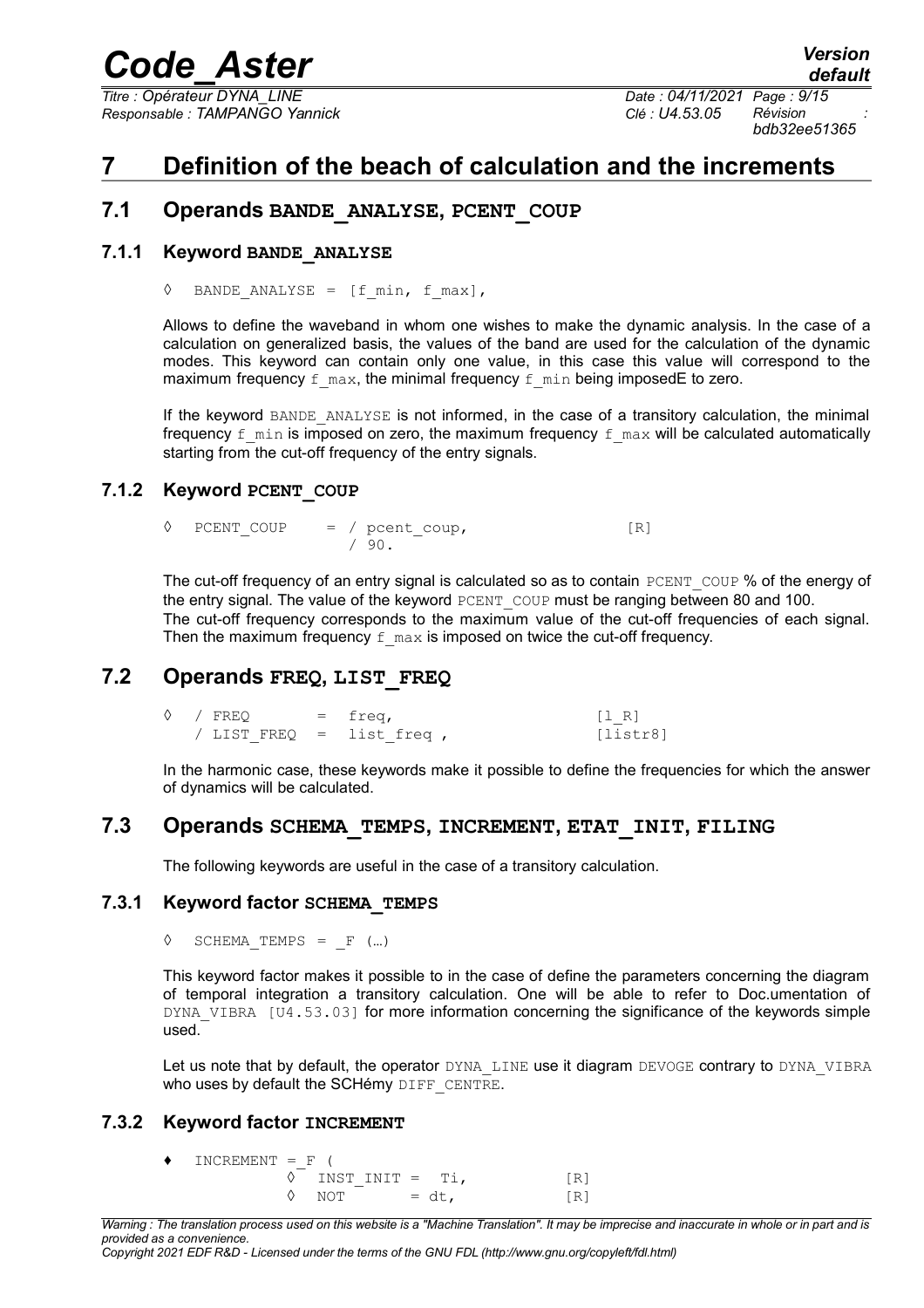*Titre : Opérateur DYNA\_LINE Date : 04/11/2021 Page : 10/15 Responsable : TAMPANGO Yannick Clé : U4.53.05 Révision :*

*default*

*bdb32ee51365*

INST FIN= tf, [R] ),

This keyword factor makes it possible to define the increments of calculation in the case of a transitory calculation. One will be able to refer to Doc.umentation of  $DYNA$  VIBRA [U4.53.03] for more information concerning the significance of keywords simple used.

Let us note that contrary to the operator DYNA VIBRA, it is not obligatory to specify the keyword simple NOT defining the step of calculation. In this case, the step of calculation is calculated automatically. If the keyword BANDE\_ANALYSE is present (see  $\S$  [7.1.1](#page-8-5) ), then the step is calculated as follows:

$$
\Delta t = \frac{1}{5f_{\text{max}}}
$$

If not, the step is calculated directly starting from the cut-off frequency (see [§7.1.2\)](#page-8-4), as follows:

$$
\Delta t = \frac{1}{5f_c}
$$

#### **7.3.3 Mot-key factor ETAT\_INIT**

<span id="page-9-4"></span> $\Diamond$  ETAT INIT = F (...)

This keyword factor makes it possible to define an initial state. One will be able to refer to Doc.umentation of DYNA VIBRA [U4.53.03] for more information concerning the significance of the keywords simple used.

Let us note that in the case of a calculation on generalized basis, contrary to what is envisaged in the setting in dataS of DYNA VIBRA, the user cannot provide the vectors projected on the generalized basis. It is necessary then to provide, in the same manner that for a calculation on physical basis, the fields with nodes on physical basis, which will be automatically projected by the operator on the basis generalized if need be.

#### **7.3.4 Mot-key factor FILING**

<span id="page-9-3"></span> $\Diamond$  FILING = F (...)

This keyword FCtor allows contrôLer moments of filing. One will be able to refer to Doc.umentation of DYNA VIBRA [U4.53.03] for more information concerning the significance of the keywords simple used.

## <span id="page-9-2"></span>**8 Definition of damping**

## **8.1 Keyword factor DAMPING**

<span id="page-9-1"></span> $\Diamond$  DAMPING =  $F$  (...)

<span id="page-9-0"></span>Keyword factor allowing to introduce various types of damping.

## **8.1.1 TYPE\_AMOR = 'RAYLEIGH'**

TYPE AMOR =  $'RAYLEIGH'$ ,

This option makes it possible to calculate the matrix of damping of Rayleigh while being based on the parameters (AMOR ALPHA, AMOR BETA) materials affected in CHAM MATER (see [§4.2\)](#page-6-2) and of discrete of type  $(A_T^*)$  defined in CARA ELEM (see [§4.3\)](#page-6-1).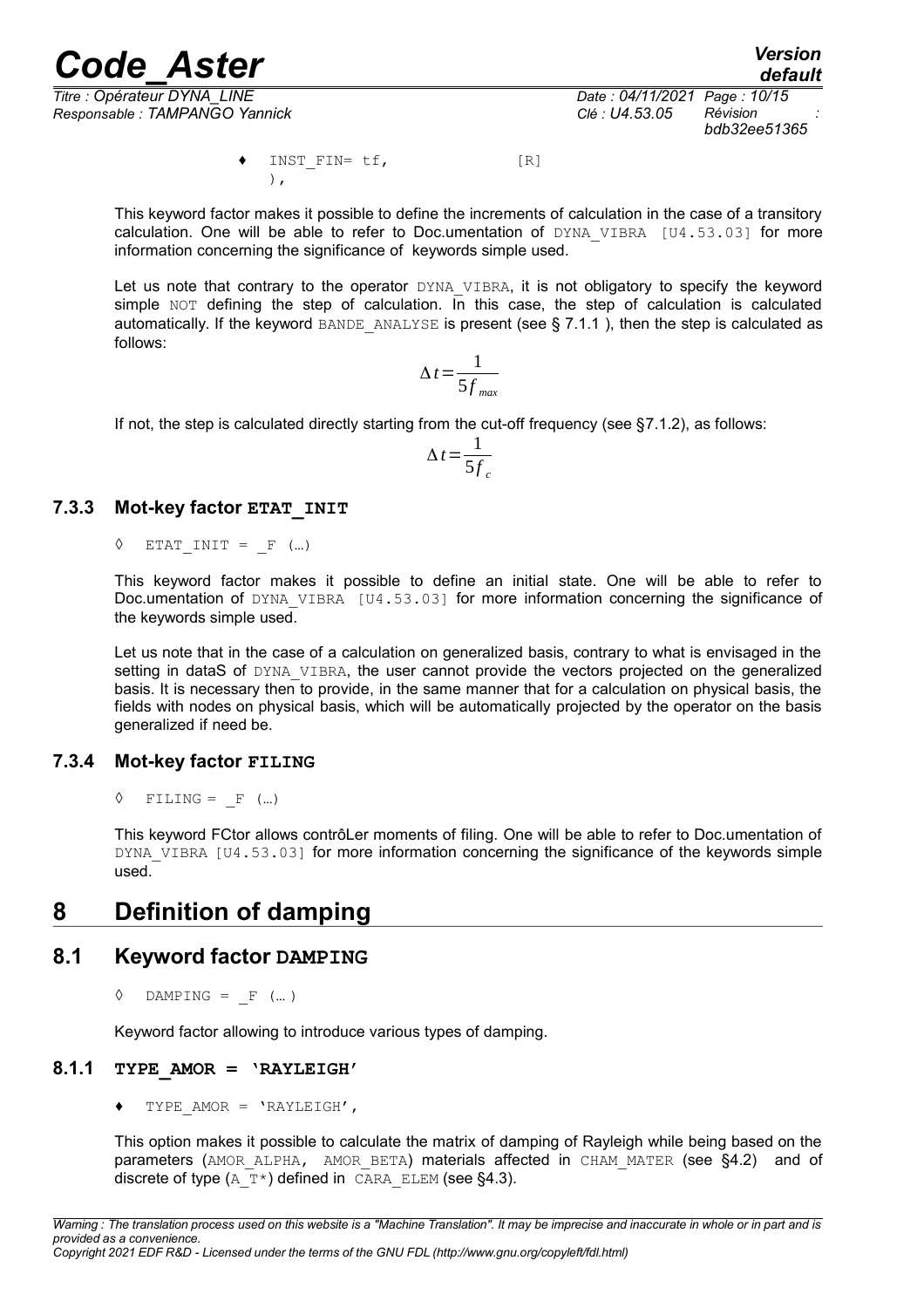*Responsable : TAMPANGO Yannick Clé : U4.53.05 Révision :*

*Titre : Opérateur DYNA\_LINE Date : 04/11/2021 Page : 11/15 bdb32ee51365*

#### **8.1.2 TYPE\_AMOR = 'HYST'**

<span id="page-10-6"></span>TYPE AMOR =  $'$ HYST',

This option is used in the case of a harmonic calculation ( $TYPE$  CALCUL == 'HARM'). It makes it possible to calculate imaginary part of matrix of rigidity in the case:

- of a material having a hysterical damping indicated by the parameter ( $AMOR$  HYST) affected in CHAM MATER (see § [4.2](#page-6-2) ) and of discrete of type ( $A$ <sup>T\*</sup>) defined in CARA ELEM (see § [4.3](#page-6-1) ).
- of materials viscoelastic of type ELAS\_VISCO\_\* affected in CHAM\_MATER (see § 4.2)

#### **8.1.3 TYPE\_AMOR = 'MODAL'**

<span id="page-10-5"></span>TYPE AMOR =  $'MODAL'$ ,

In the case of a calculation on generalized basis, it is sometimes simpler and relevant to define modal depreciation. In this case, it is necessary to specify in AMOR\_REDUIT reduced depreciation (percentages of damping criticizes) correspondent with each mode of the system in the form of list of realities.

AMOR REDUIT =  $l$  amor , [l R]

If the number of reduced depreciation given is lower than the number of basic vectors used in the modal base, depreciation of the additional vectors is taken equal to the last damping of the list l\_amor.

## **9 Keyword factor EXCIT**

<span id="page-10-4"></span> $\Diamond$  EXCIT = F (...)

This keyword factor makes it possible to define in each occurrence a load. The operands have a meaning equivalent to those described in the document  $[U4.54.03]$  with the difference that, for the operator DYNA\_LINE, it is not necessary to provide all information concerning the second members, who are automatically calculated by the operator.

## **9.1 Keyword LOAD**

<span id="page-10-3"></span>Loading applied to the structure, beforehand definite starting from the operator AFFE CHAR MECA. The keyword LOAD must appear only in occurrence of the keyword factor if the keyword TYPE\_APPUI is not present.

## **9.2 Keywords TYPE\_APPUI, DIRECTION, GROUP\_NO**

<span id="page-10-2"></span>Keywords used in the case of seismic loadings, one will be able to refer to the document [U4.63.01] for more details. The keyword TYPE\_APPUI must appear only in the occurRin it of the keyword factor if the keyword LOAD is not present.

#### **9.2.1 TYPE\_APPUI = 'MONO'**

<span id="page-10-1"></span>◊ TYPE\_APPUI = 'MONO'

<span id="page-10-0"></span>The structure is uniformly excited in all the supports. It is necessary to specify the direction of excitation *via* the keyword DIRECTION.

#### **9.2.2 TYPE\_APPUI = 'MULTI'**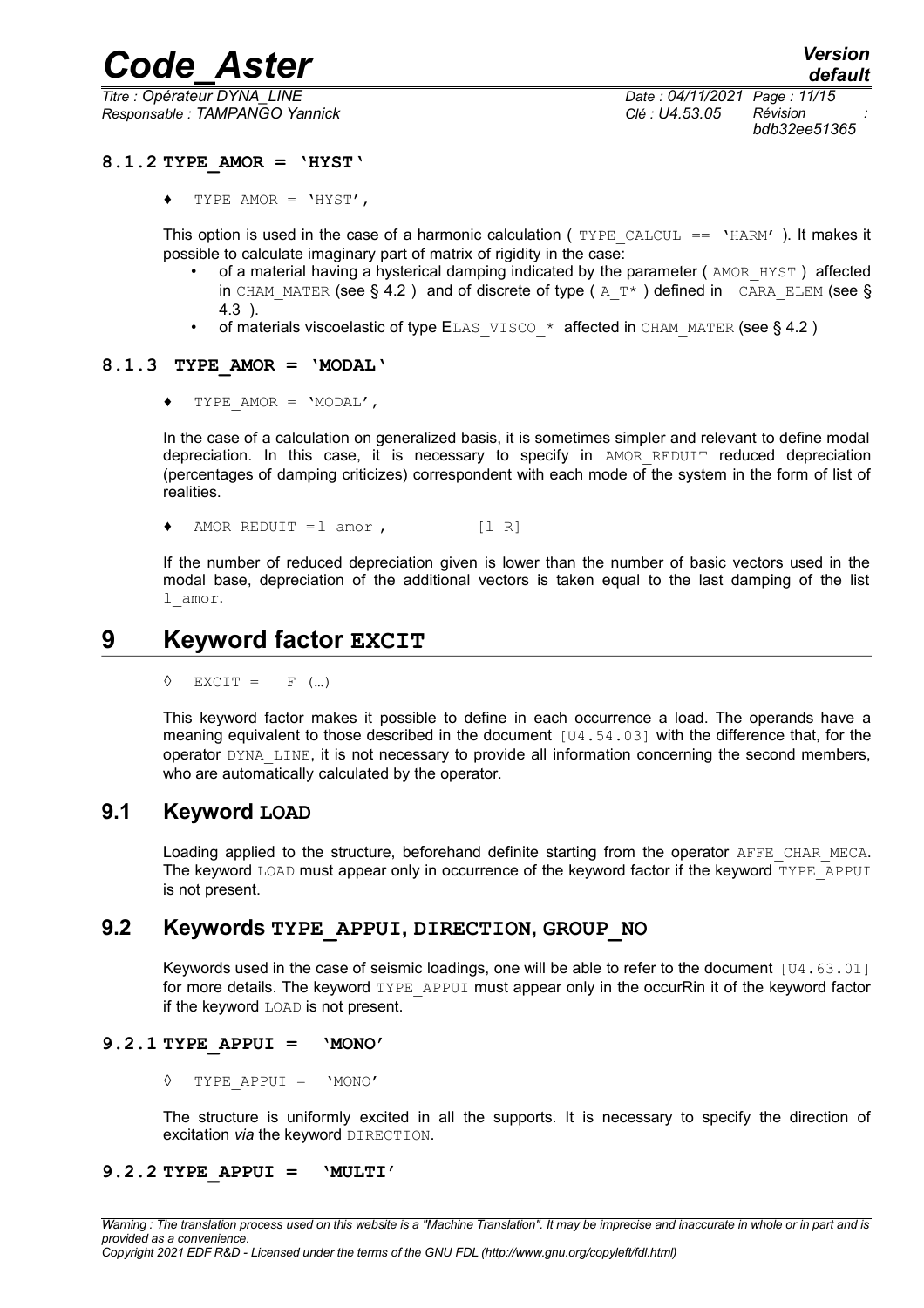*Responsable : TAMPANGO Yannick Clé : U4.53.05 Révision :*

*Titre : Opérateur DYNA\_LINE Date : 04/11/2021 Page : 12/15 bdb32ee51365*

◊ TYPE\_APPUI = 'MULTI'

The excitation is applied to a part only of the supports. It is necessary to specify the direction of excitation *via* the keyword DIRECTION as well as the nodes concernedS *via* the keyword GROUP\_NO.

#### **9.2.3 Keyword DIRECTION**

<span id="page-11-0"></span>◊ DIRECTION = (dx, Dy, dz, drx, dry Martini, drz)

<span id="page-11-6"></span>Component of a vector giving the direction of the earthquake in the total reference mark.

#### **9.2.4 Keyword GROUP\_NO**

◊ GROUP\_NO = g\_noeu

List of the groups of nodes structure subjected to the excitation in the case with TYPE APPUI. If TYPE APPUI = 'MULTI' , it is obligatorily necessary to specify keyword GROUP NO. If TYPE APPUI = 'MONO', the keyword GROUP NO is not not obligatory. Cependant, occurrences for keyword GROUP NO for all the occur will have to be the same onesRin these of the keyword factor EXCIT .

## <span id="page-11-5"></span>**9.3 Operands FONC\_MULT , COEF\_MULT , FONC\_MULT\_C , COEF\_MULT\_C , ACCE , QUICKLY , DEPL , PHAS\_DEG , PUIS\_PULS**

Coefficient or multiplying function of the assembled vector. In the case transient, it is obligatorily necessary to provide a function of time. In the harmonic case, it is possible to provide a coefficient or a complex function depending on the frequency. See document [U4.53.03] for more details on the use of these keywords.

## **10 Interaction ground-structure**

<span id="page-11-4"></span> $\Diamond$  ISS = 'YES',

<span id="page-11-3"></span>Activation of the taking into account of the interaction ground-structure. In the case with interaction ground-structure, seismic calculation will use parameters calculated using MISS3D (*via* CALC\_MISS).

## **10.1 Input-outputs of the calculation of ground**

#### **10.1.1 Keyword CALC\_IMPE\_FORC**

<span id="page-11-2"></span> $\Diamond$  CALC IMPE FORC = / 'YES', / 'NOT',

By default, the operator CALC MISS is called for the first time by using the option FILE, which makes it possible to launch an execution of MISS3D and to recover of them the results in files, definite on logical unit.

The user can disable this stage while imposing CALC\_IMPE\_MISS =  $'NOT'$ . It is then necessary in this case to define the logical units which correspond to already existing files.

#### **10.1.2 Keywords UNITE\_RESU\_IMPE, UNITE\_RESU\_FORC**

<span id="page-11-1"></span>

| $\bullet$ UNITE RESU IMPE = uresimp  |        |
|--------------------------------------|--------|
| $\bullet$ UNITE RESU FORC = uresfor  | $\Box$ |
| $\Diamond$ UNITE RESU FORC = uresfor |        |

*Warning : The translation process used on this website is a "Machine Translation". It may be imprecise and inaccurate in whole or in part and is provided as a convenience.*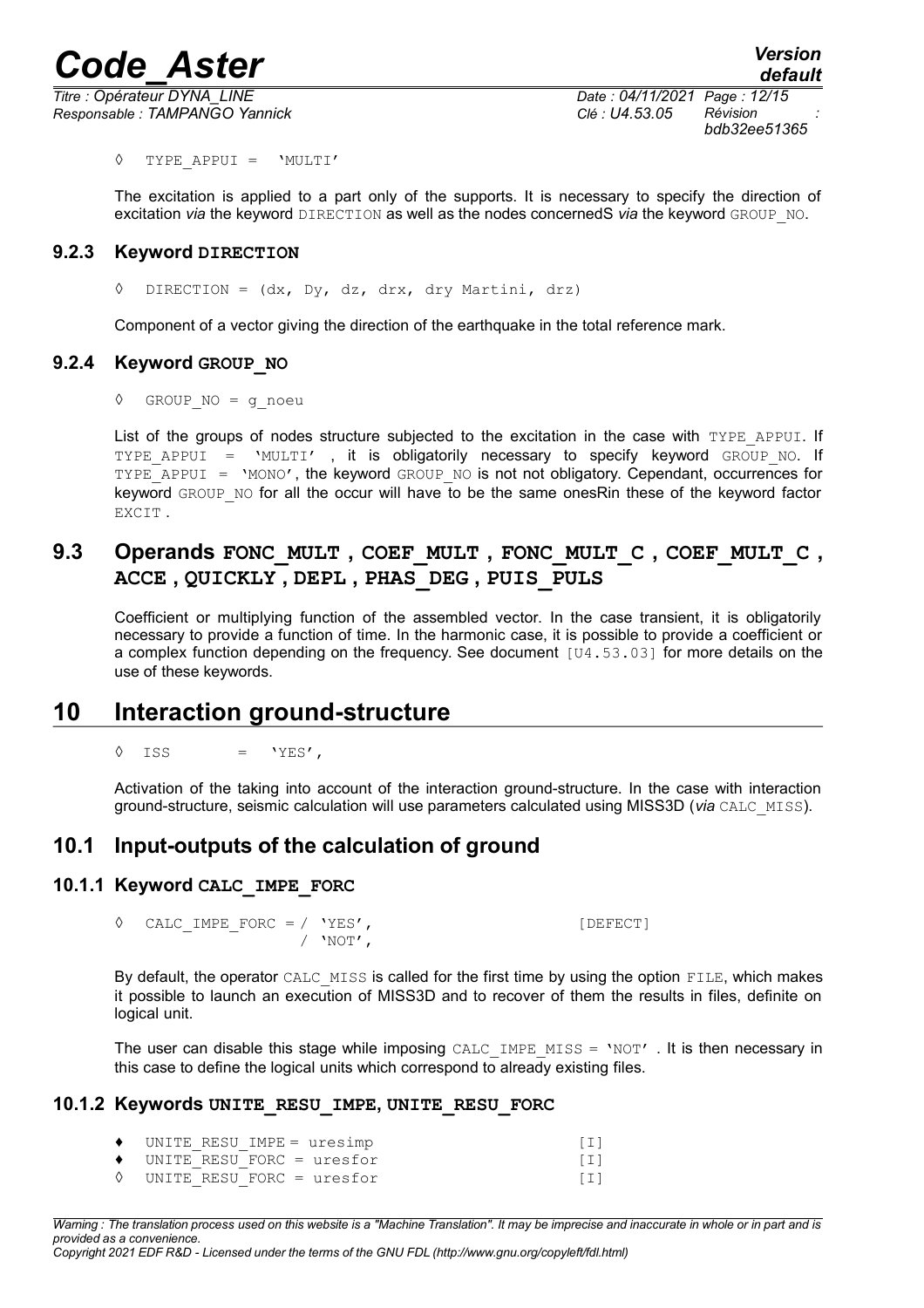*Titre : Opérateur DYNA\_LINE Date : 04/11/2021 Page : 13/15 Responsable : TAMPANGO Yannick Clé : U4.53.05 Révision :*

*bdb32ee51365*

*default*

These keywords make it possible to define the logical units associated with the impedances and equivalent seismic forces calculated per MISS3D.

In the case CALC\_IMPE\_FORC ==  $'NOT'$ , these keywords are obligatory and correspond to files already exiStants which was generated before.

In the case CALC IMPE FORC  $==$  'YES', these keyword are optional and allow to recover impedances and equivalent seismic forces calculated per MISS3D.

## **10.1.3 Keywords TABLE\_SOL / MATER\_SOL**

<span id="page-12-4"></span>♦ / TABLE\_SOL = tabsol [table] / MATER\_SOL = matsol

These keywords make it possible to define the stratification of ground used in calculation MISS3D. One of these keywords must obligatorily be Définished if  $CALC$  IMPE\_FORC == 'YES'. One will be able to refer to the document  $[ $\overline{U7}$ .03.12] for more details concerning these keywords.$ 

## <span id="page-12-3"></span>**10.2 Interface ground-structure**

### **10.2.1 Keyword VERSION\_MISS**

<span id="page-12-2"></span> $\blacklozenge$  VERSION MISS = / 'V6.7', [DEFECT] 'V6.6', 'V6.5',

NRuméro version of MISS3D. The value by default corresponds to the version of MISS3D in exploitation.

Calculations MISS3D on large models (or with much of frequencies) can be long and expensive in memory. Fortunately Ccan be to them-here accelerated by activating one or two levels of parallelism. For more information one will be able to consult documentations [U2.06.07] and [U2.08.06].

## **10.2.2 WordSkeys GROUP\_MA\_INTERF, GROUP\_NO\_INTERF**

<span id="page-12-1"></span>

|  | $GROUP$ MA INTERF = $qrm$ |  | [qrma] |
|--|---------------------------|--|--------|
|  | GROUP NO INTERF $=$ grno, |  | [qrno] |

GROUP MA INTERF corresponds to the group of meshs constituting the interface ground-structure.

GROUP NO INTERF corresponds to the group of nodes where the conditions of coupling are imposed. It is a question automatically of carrying out an embedding of the degrees of freedom of the nodes concerned to calculate the clean modes of the structure. The user should not add boundary conditions on this group like in the case of CALC\_MISS.

In the case of a rigid foundation, the user must define one LIAISON SOLIDE via the keyword LOAD and one GROUP NO INTERF containing a node corresponding to the center the foundation. In the case of a flexible foundation, no condition must be defined on GROUP NO\_INTERF who must contain all the nodes of the foundation.

## **10.2.3 Keywords TYPE\_MODE / NB\_MODE\_INTERF**

<span id="page-12-0"></span>TYPE MODE  $=$  / 'CRAIG\_BAMPTON',  $[DEFECT]$ / 'INTERF', / 'Pseudonym',

Allows to define the method of calculating of the modes of interface associated with GROUP\_MA\_INTERF.

If  $IYPE$  MODE ==  $'CRAIG$  BAMPTON', all the modes of connection or constrained modes associated with the interface ground-structure are calculated.

*Warning : The translation process used on this website is a "Machine Translation". It may be imprecise and inaccurate in whole or in part and is provided as a convenience.*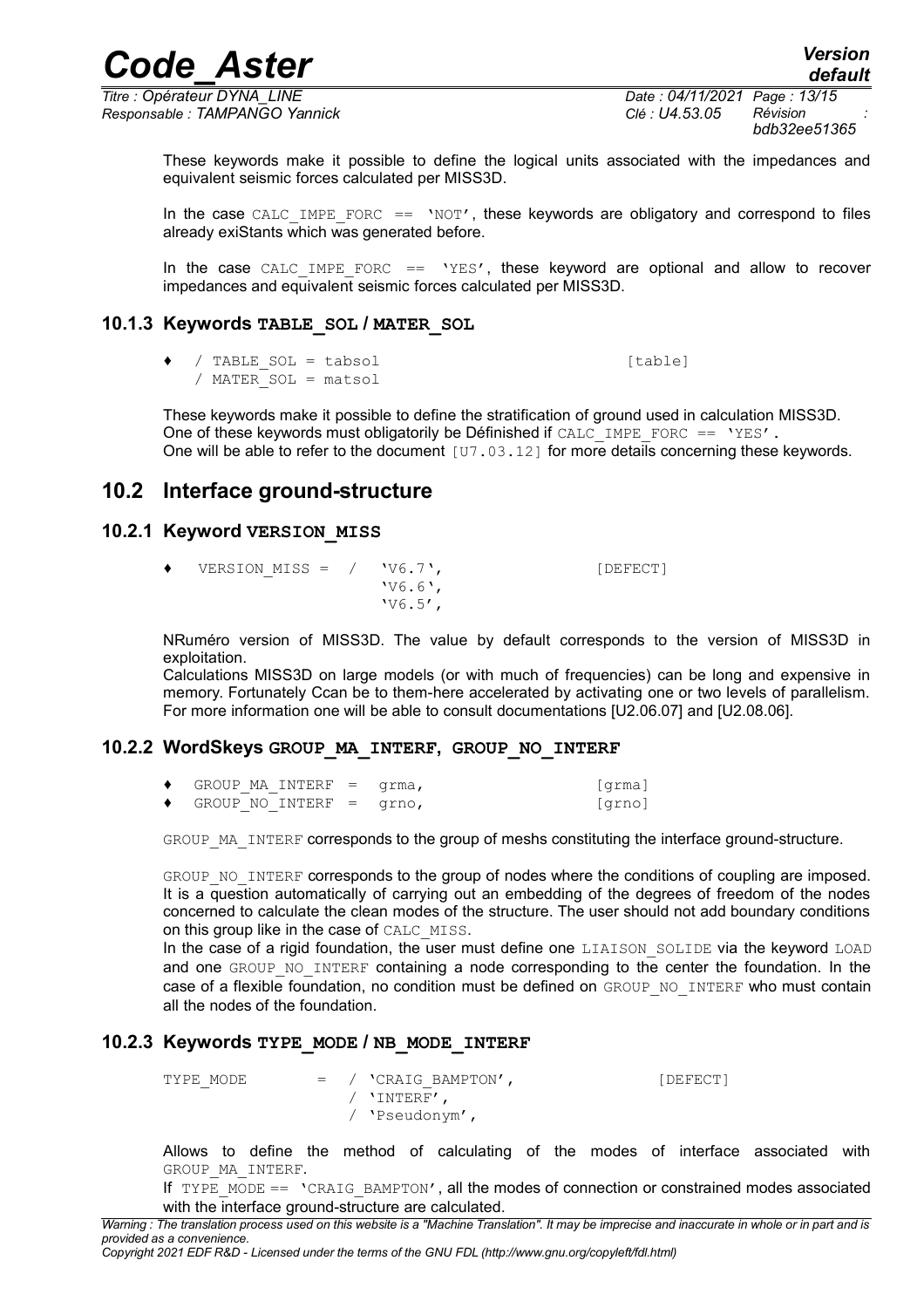*Titre : Opérateur DYNA\_LINE Date : 04/11/2021 Page : 14/15 Responsable : TAMPANGO Yannick Clé : U4.53.05 Révision :*

*bdb32ee51365*

*default*

If  $TYPE$  MODE  $==$  'INTERF', the user must specify the number of static modes to calculate via the keyword NB\_MODE\_INTERF. If TYPE MODE  $=$  'Pseudonym', six rigid modes of body are calculated.

**10.3 Parameters of the calculation of ground**

<span id="page-13-8"></span> $\Diamond$  PARAMETER = F (

This keyword factor makes it possible to enter the parameters of calculation MISS3D. One ref.will érera with the document [U7.03.12] for more details.

## **10.4 Operands ACCE\_X, ACCE\_Y, ACCE\_Z, DEPL\_X, DEPL\_Y, DEPL\_Z**

<span id="page-13-7"></span>In the case of a transitory calculation, these operands make it possible to provide them accélérogrammes with the assistance accelerations in one or several directions (ACCE X, ACCE Y, ACCE  $Z$ ) or the displacements imposed in one or more directions (DEPL  $X$ , DEPL  $Y$ , DEPL  $Z$ ).

## <span id="page-13-6"></span>**11 Non-linear behaviors**

## **11.1 Keyword factor BEHAVIOR**

<span id="page-13-5"></span> $\Diamond$  BEHAVIOR = F (...)

Keyword allowing to define different typeS non-linearities located in ChasS of a transitory calculation on basis generalized. One will refer with documentation [U4.53.03] for more details.

## **12 Interaction fluid-structure**

<span id="page-13-4"></span> $\Diamond$  YEWS = 'YES',

Activation of the taking into account of the interaction fluid-structure. In this case, the interaction fluidstructure is taken into account via masses added with a dynamic calculation on generalized basis.

## **12.1 Taking into account of the added force**

<span id="page-13-3"></span>◊ FORC\_AJOU = 'YES',

This keyword manage the taking into account of Forces added due to the seismic movement of training. One will be able to refer to the document [U4.66.03] for more details.

## **12.2 Fluid interface structure**

<span id="page-13-2"></span> $\bullet$  GROUP MA INTERF = interf,  $[gr\text{ maj}]$ 

<span id="page-13-1"></span>The group of mesh defines S of interface fluid-structure

## **12.3 Fluid model**

#### **12.3.1 MODELISATION\_FLU**

<span id="page-13-0"></span>MODELISATION FLU = / '3D'  $/$  'HULL'

Type of modeling for the fluid model